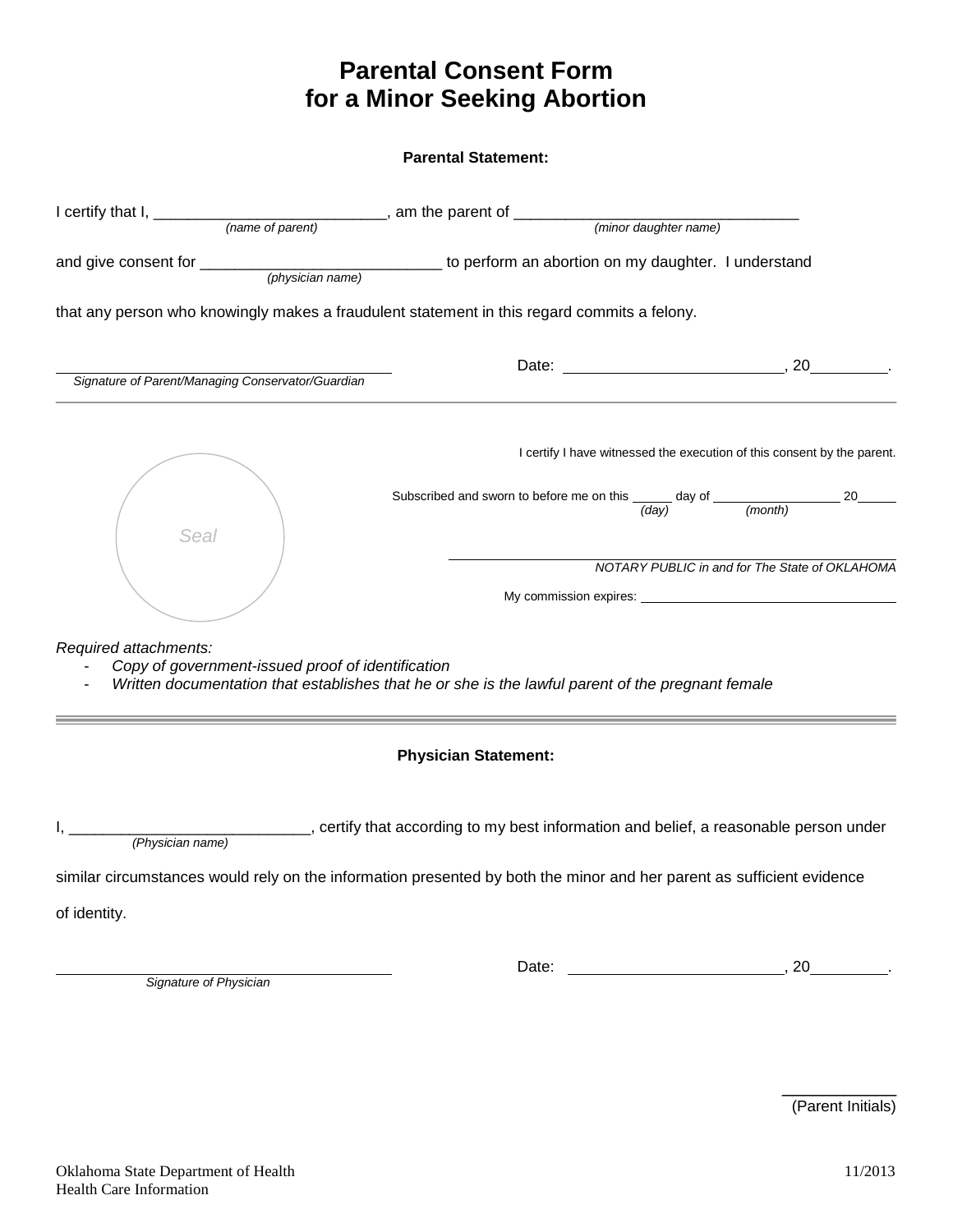# **Consent of a Minor & Parental Consent Statement**

The law of the State of Oklahoma **[\(Title 63, Section 1-740.13\)](http://www.oscn.net/applications/oscn/DeliverDocument.asp?CiteID=470302)** requires physicians to obtain the consent of the minor and parent using this form prior to performing an abortion on a minor who is not emancipated.

# **Risks and hazards that may occur in connection with any surgical, medical, or diagnostic procedure include:**

- infection
- blood clots in veins and lungs,
- hemorrhage,
- allergic reactions,
- death,

Minor's Initials

#### **Risks and hazards that may occur with surgical abortion include:**

- Hemorrhage
- uterine perforation
- sterility
- injuries to the bowel and bladder
- hysterectomy as a result of complication or injury during the procedure
- failure to remove all products of conception that may result in an additional procedure,

#### Minor's Initials \_\_\_\_\_\_\_\_\_\_

# **Risks and hazards that may occur with a medical or nonsurgical abortion, include the following:**

- Incomplete abortion very rarely possibly requiring a surgical abortion procedure.
- Heavy bleeding very rarely.
- Painful cramping.
- Allergic reaction to drugs very rarely.
- Nausea and/or vomiting.
- Diarrhea.
- Fever.
- Infection very rarely an infection develops in the uterus. Medication might be needed to clear infection.
- Fertility can be diminished in very rare instances as a consequence of infection.
- Very rarely emergency treatment for any of the above problems, including the possible need to treat with an operation, medicines, or blood transfusion.
- Very rarely death.
- Methotrexate and misoprostol can cause serious birth defects if your pregnancy does not end.

Some women should not be given the medicines used for a medical abortion, such as women who are too far along in their pregnancy, have an ectopic pregnancy (a pregnancy outside the uterus), or who are allergic to certain medications, or women with an IUD (intrauterine device) in place, women who have problems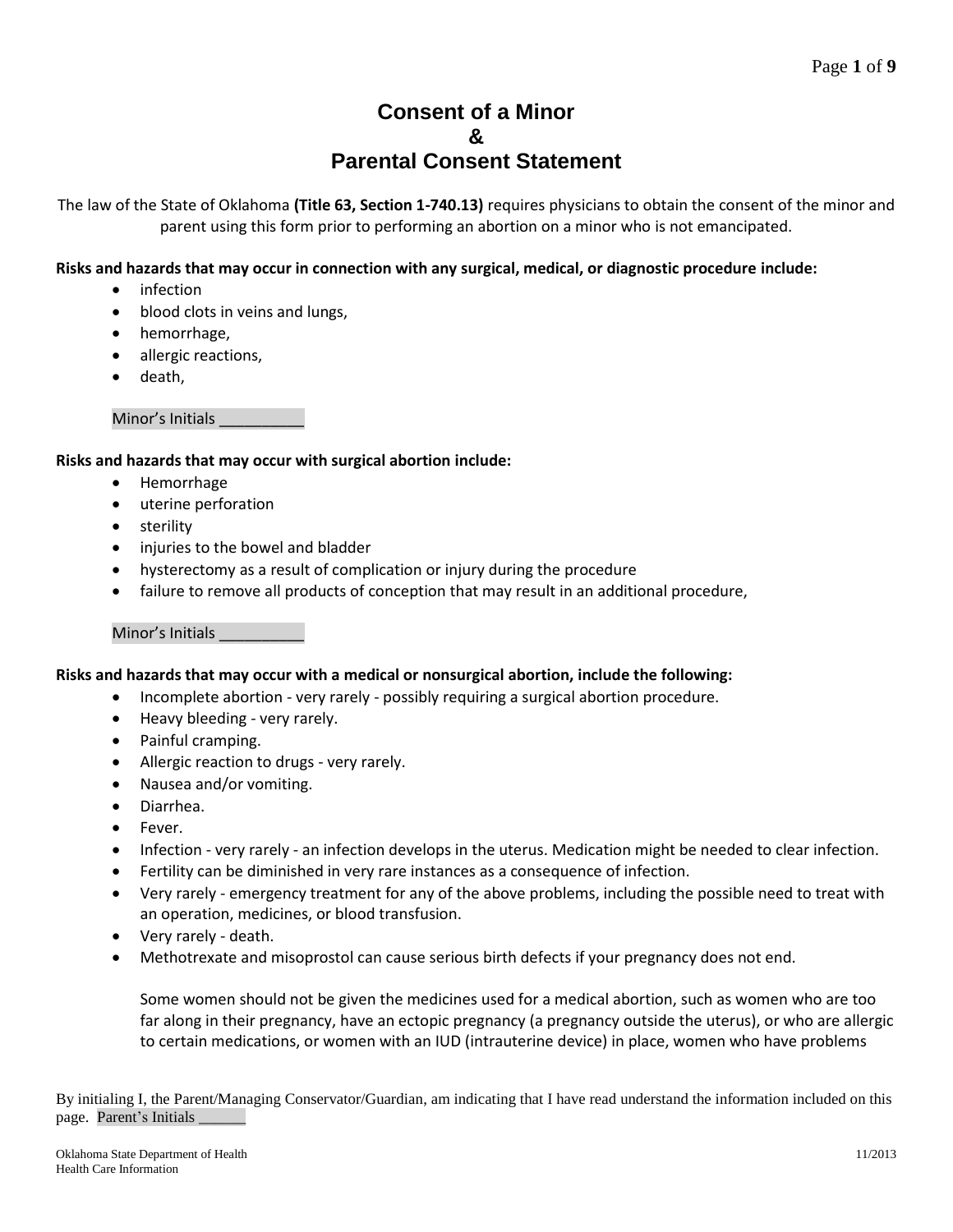with their adrenal glands (chronic adrenal failure), or who take medicine to thin their blood or take certain steroid medicines should not have a non-surgical abortion. You should discuss with your physician whether you have any medical conditions that would make a medical abortion unsafe for you.

#### Minor's Initials \_\_\_\_\_\_\_\_\_\_

**Please review the applicable description of the procedure and the associated risks and hazards planned for the minor (Minor should initial the applicable procedure):** 

#### **Medical (Nonsurgical) Abortion**

Medical abortion is a way to end a pregnancy by using an abortion inducing drug as an alternative to surgical procedures. The Food and Drug Administration allows this type of abortion up to 63 days (9 weeks) after the last menstrual period. The gestational age must be determined before a physician can administer these drugs to a pregnant woman.

The physician administering the medicines (such as Mifepristone RU 486) for medical termination of early pregnancy must be able to provide surgical intervention or have made plans for provision of such care through other qualified physicians, and be able to assure patient access to medical facilities equipped to provide blood transfusions and resuscitation, if necessary.

#### Methods of Non-surgical Abortion

Oklahoma law (Title 63 O.S. §1-729a) states that the physician administering any abortion inducing drug must be able to determine the duration of the pregnancy accurately, be able to diagnose ectopic pregnancies, be able to provide surgical intervention or have made plans for provision of such care through other qualified physicians, and be able to assure patient access to medical facilities equipped to provide blood transfusions and resuscitation, if necessary. The physician administering Mifepristone (RU 486) is required to fully explain the procedure to the patient including whether the physician is using the drug in accordance with the U.S. Food and Drug Administration tested and authorized protocol. If the physician is using an evidence-based regimen, the physician must provide detailed information on the regimen being used. In addition, the physician who is prescribing, dispensing, or otherwise providing an abortion inducing drug must be physically present in the same room as the patient when the drug or chemical is first provided to the patient (Title 63 O.S. §1-729.1)

Mifepristone (RU 486), Misoprostol, and Methotrexate are drugs used in regimens for medical termination of early pregnancies. These drugs are given by mouth or placed in the woman's vagina. These drugs cause abortion by causing the uterus to contract and expel the fetus and placenta.

After receiving these drugs, you might experience cramping and bleeding, pass clots, tissue, and the unborn child within hours or days. Some amount of bleeding is common following a medical abortion.

Your doctor will tell you when you need to return to be checked. If you are still pregnant at that visit, you will be given a second drug either by mouth or vaginally. You will be instructed when to return for an important followup visit. Your doctor will determine whether your pregnancy has completely ended. If you are still pregnant, a surgical procedure could be necessary.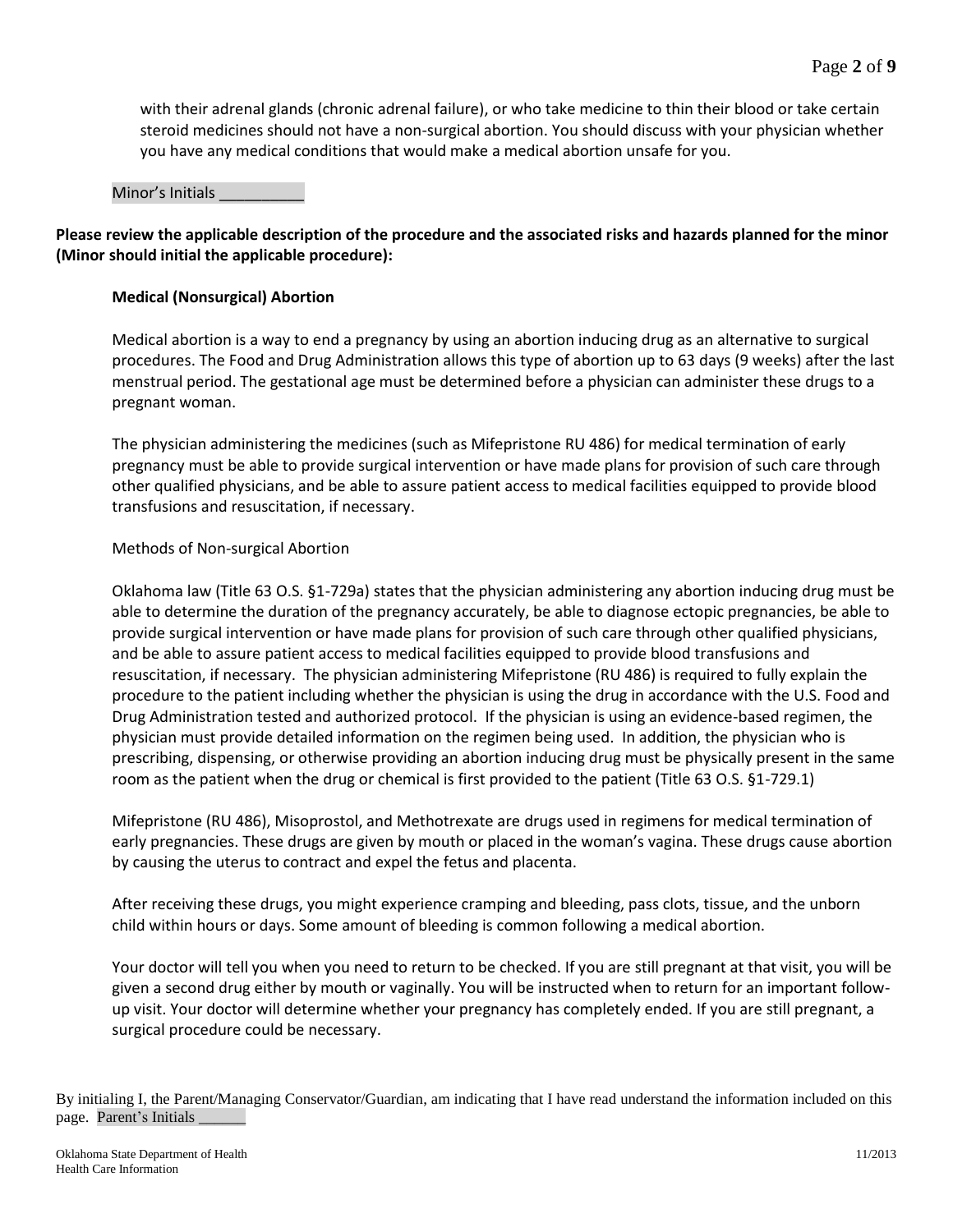Page **3** of **9**

Possible Complications of Non-surgical Abortion

- $\circ$  Incomplete abortion very rarely possibly requiring a surgical abortion procedure.
- o Heavy bleeding very rarely.
- o Painful cramping.
- o Allergic reaction to drugs very rarely.
- o Nausea and/or vomiting.
- o Diarrhea.
- o Fever.
- $\circ$  Infection very rarely an infection develops in the uterus. Medication might be needed to clear infection.
- o Fertility can be diminished in very rare instances as a consequence of infection.
- $\circ$  Very rarely emergency treatment for any of the above problems, including the possible need to treat with an operation, medicines, or blood transfusion.
- o Very rarely death.
- o Methotrexate and misoprostol can cause serious birth defects if your pregnancy does not end.

#### Minor's Initials \_\_\_\_\_\_\_\_\_\_

#### **Manual Vacuum Aspiration (MVA)**

Manual vacuum aspiration (MVA) is a surgical abortion procedure used within 1 to 3 weeks following a missed menstrual cycle.

To prepare for the procedure, the doctor first opens (dilates) the cervix by gradually stretching with a series of dilators. A cannula (small tube) and attached syringe is inserted into the uterus. A vacuum is created in the syringe causing the uterus to be emptied and the tissue of the unborn child to be collected in the syringe.

The termination of the pregnancy is to be confirmed by the examination of the contents of the syringe and a sonogram, using a vaginal probe, to make certain that all pregnancy related tissue has been completely evacuated. In addition, for very early stages of pregnancy, the bloodstream is tested to verify the levels of pregnancy-related hormones to try to better verify the termination of the pregnancy.

Possible Complications of Manual Vacuum Aspiration (MVA):

- o Cramping of the uterus or pelvic pain.
- o Perforated uterus (a hole in the uterus) very rarely.
- o A cut or torn cervix (cervical laceration) very rarely.
- o Anesthesia-related complication very rarely.
- $\circ$  Incomplete abortion very rarely pregnancy tissue left inside the uterus, repeated vacuum aspiration may be necessary.
- $\circ$  Infection very rarely medication for the infection, or in rare cases, repeated vacuum aspiration might be needed.
- $\circ$  Fertility can be diminished in very rare instances as a consequence of infection.
- o Heavy bleeding very rarely a hemorrhage develops; medication, repeated vacuum aspiration, surgery or blood transfusion might be needed.
- $\circ$  Vary rarely emergency treatment for any of the above problems, including the possible need to treat with an operation, medicines, or blood transfusion.
- o Very rarely death.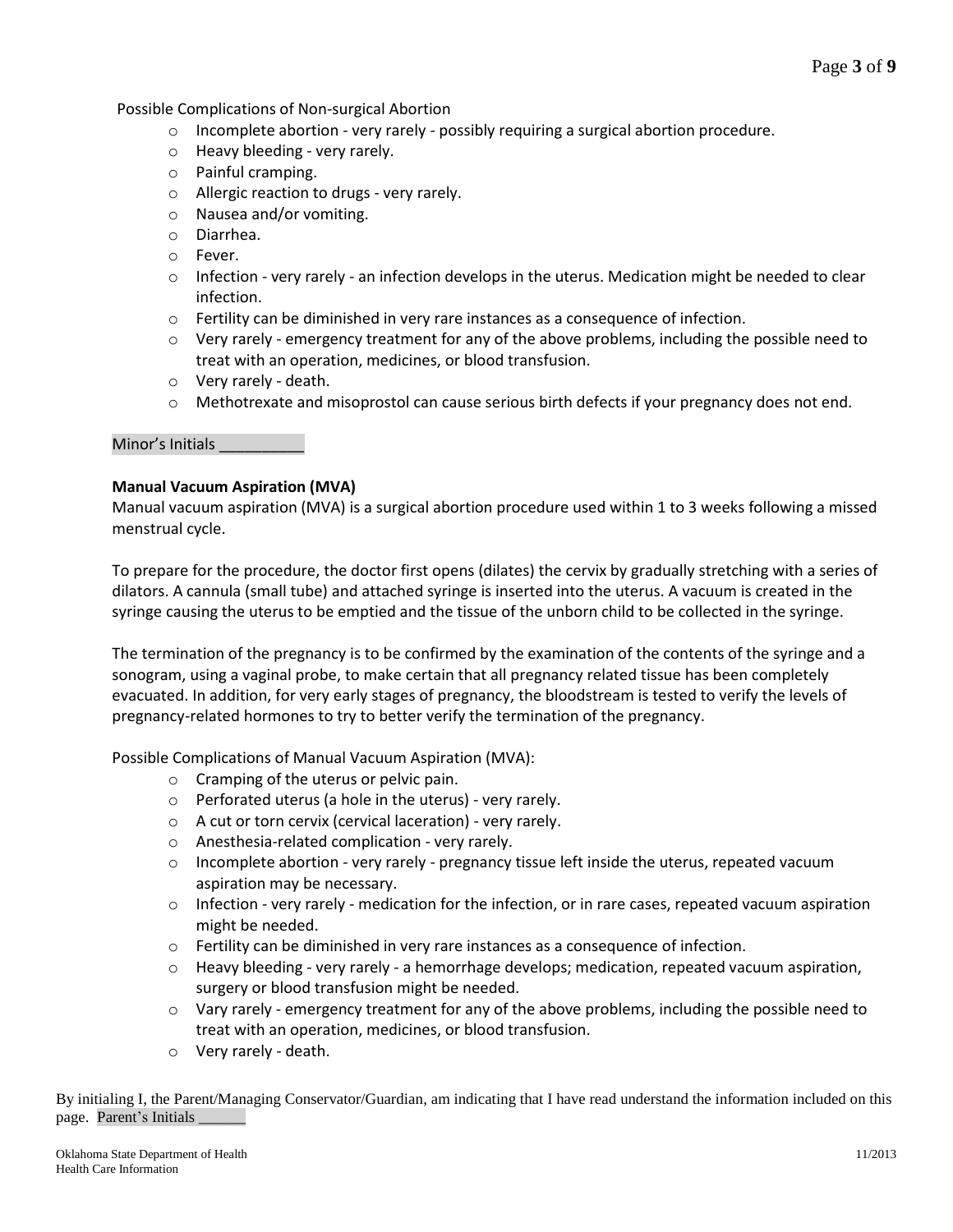Minor's Initials

#### **Dilatation and Curettage (D&C) with Vacuum Aspiration**

This is a surgical procedure used in the first 12 weeks (LMP) of pregnancy. The doctor first opens (dilates) the cervix by gradually stretching with a series of dilators. Then the doctor empties the uterus with suction. After suctioning, the doctor may scrape the walls of the uterus to make sure the unborn child, placenta, and contents of the uterus have been completely removed.

Possible Complications of Dilatation and Curettage (D&C)

- o Cramping of the uterus or pelvic pain.
- o Perforated uterus (a hole in the uterus) very rarely.
- o Injury to the bowel or the bladder very rarely.
- o A cut or torn cervix (cervical laceration) very rarely.
- $\circ$  Incomplete abortion very rarely pregnancy tissue left inside the uterus, repeated vacuum aspiration may be necessary.
- $\circ$  Infection very rarely medication for the infection, or in rare cases, repeated vacuum aspiration might be needed.
- o Fertility can be diminished in very rare instances as a consequence of infection.
- $\circ$  Heavy bleeding very rarely a hemorrhage develops; medication, repeated vacuum aspiration, surgery or blood transfusion might be needed.
- $\circ$  Very rarely emergency treatment for any of the above problems, including the possible need to treat with an operation, medicines, or a blood transfusion.
- o Very rarely death.

#### Minor's Initials \_\_\_\_\_\_\_\_\_\_

#### **Dilatation and Evacuation (D&E)**

Since this procedure is generally used after 12 weeks (LMP) of pregnancy, the doctor will often use ultrasound to determine how far along you are in your pregnancy.

To prepare for the procedure, the doctor will open (dilate) the cervix. Most women experience some pain, so the doctor may administer a painkiller: either locally by shots in the area of the cervix, or by a general anesthetic, or a sedative (which will leave you conscious). The uterus will be scraped and the unborn child and placenta are removed with medical instruments. After 16 weeks, the unborn child and placenta are removed piece-by-piece, using forceps or other instruments, followed by a vacuum curette used to remove the placenta and remaining tissue.

Possible Complications and Risks of Dilatation and Evacuation

- o Perforated uterus (a hole in the uterus) very rarely.
- o Blood clots in the uterus very rarely.
- o Injury to the bowel or bladder very rarely.
- o A cut or torn cervix (cervical laceration) very rarely.
- $\circ$  Infection very rarely medication for the infection, or in rare cases, repeated vacuum aspiration might be needed.
- $\circ$  Fertility can be diminished in very rare instances as a consequence of infection.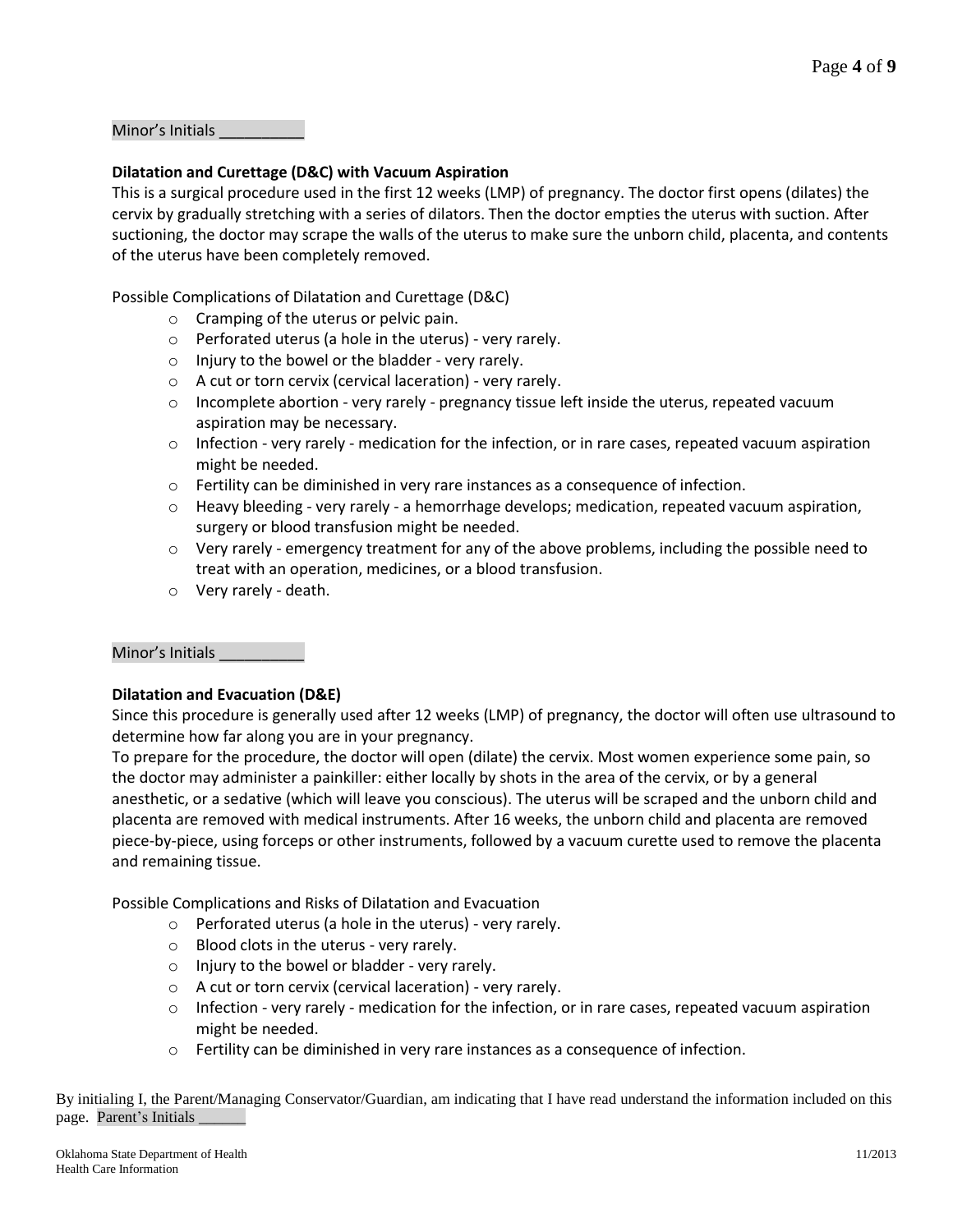- $\circ$  Incomplete abortion very rarely pregnancy tissue left inside the uterus, repeated vacuum aspiration may be necessary.
- o Anesthesia-related complications very rarely.
- $\circ$  Heavy bleeding very rarely a hemorrhage develops; medication, repeated vacuum aspiration, surgery or blood transfusion might be needed.
- $\circ$  Very rarely emergency treatment for any of the above problems, including the possible need to treat with an operation, medicines, or a blood transfusion.
- o Very rarely death.

## Minor's Initials \_\_\_\_\_\_\_\_\_\_

# **Abortion by Labor Induction (Including Intra-Uterine Instillation)**

This procedure is generally used after 16 weeks (LMP) of pregnancy and before the viability of the unborn child, unless such abortion is necessary to prevent the death of the pregnant woman or to prevent impairment to her health.

In a medically induced abortion, medicines will be used to start labor. Labor induction may require a hospital stay. These medicines can be put in the vagina, injected in the uterus (womb), or given into the vein (intravenously or by IV). The medicines used cause the uterus to contract and labor to begin. More than one drug might be used.

This procedure may take from several hours to several days.

Your doctor may find it necessary to use instruments to scrape the uterus and make sure that the unborn child, placenta, and other contents of the uterus have been completely removed.

Possible Complications of Abortion by Labor Induction

- o Nausea.
- o Vomiting.
- o Diarrhea.
- o Fever.
- o Anesthesia related complications very rarely.
- o A cut or torn cervix (cervical laceration) very rarely.
- o Blood clots in the uterus very rarely.
- o Adverse reactions to the medications very rarely.
- $\circ$  Heavy bleeding very rarely a hemorrhage develops; medication, repeated vacuum aspiration, surgery or blood transfusion might be needed.
- $\circ$  Infection very rarely medication for the infection, or in rare cases, vacuum aspiration might be needed.
- $\circ$  Fertility can be diminished in very rare instances as a consequence of infection.
- $\circ$  Very rarely emergency treatment for any of the above problems, including the possible need to treat with an operation, medicines, or a blood transfusion.
- o Very rarely death.

Who should not have an abortion by medical induction?

Some women should not have a medical induction such as a woman who has had previous surgery to the uterus or a woman with placenta previa (misplaced placenta). You should discuss with your doctor if you are one of these women.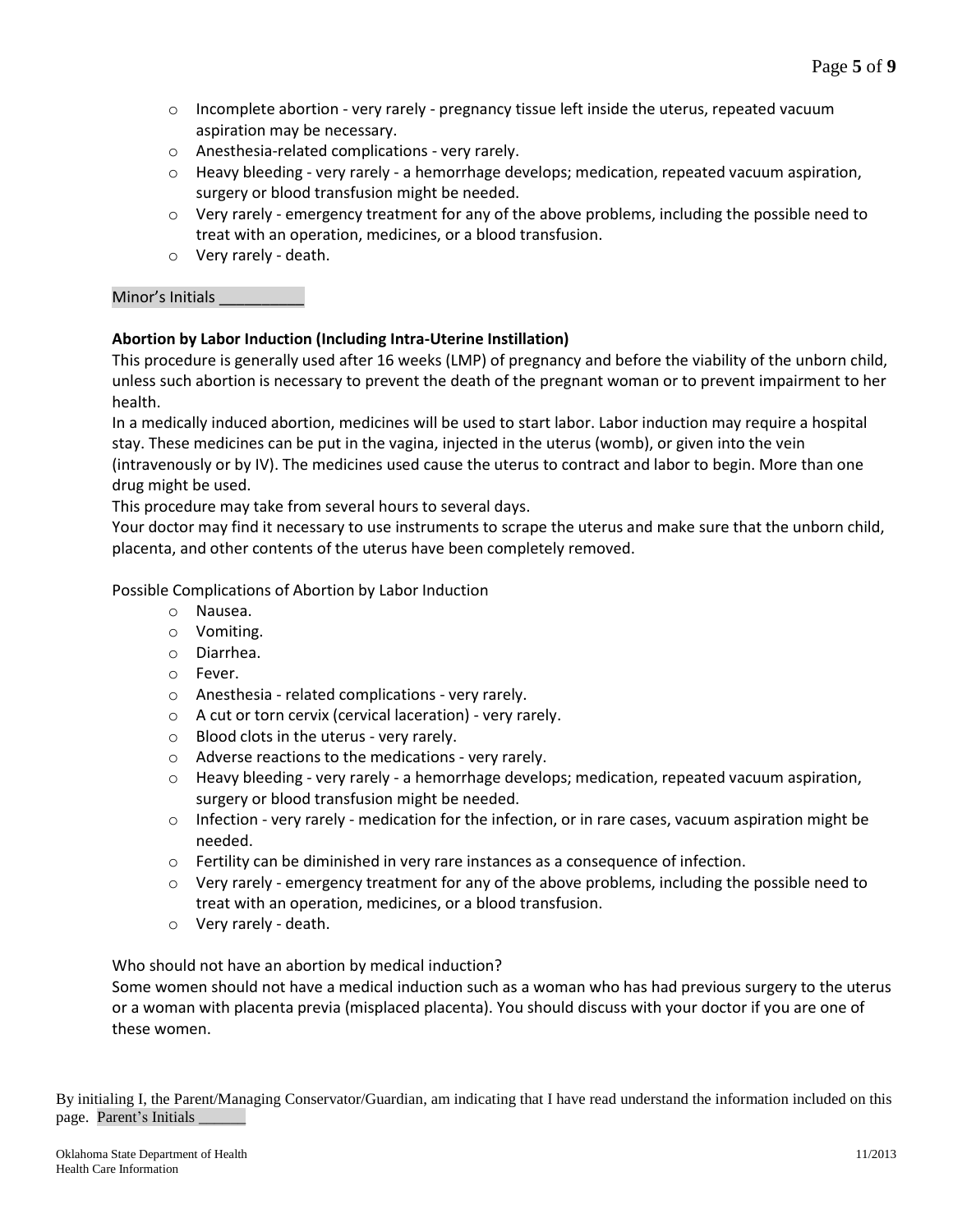#### Minor's Initials \_\_\_\_\_\_\_\_\_\_

#### **Dilatation and Extraction (D&X)**

Dilatation and Extraction (D&X), referred to in political terminology as partial birth abortion, is a procedure that has been used generally after 16 weeks (LMP) of pregnancy. When conditions occur that permit the use of this abortion method, the following procedure is used:

The doctor will dilate (open) the cervix by gradually stretching with a series of dilators. Once the cervix is sufficiently dilated, the body is extracted through the dilated cervix (intact) to minimize uterine or cervical injury to the woman from instruments or fetal bones, after which the doctor will suction the intracranial contents, collapsing the skull.

This surgical method is similar to the D&E procedure except that suction evacuation of the intracranial contents occurs after the extraction of the intact body of the unborn child through the dilated cervix.

Possible Complications of Dilatation and Extraction

- o A cut or torn cervix (cervical laceration) very rarely.
- o Anesthesia related complications very rarely.
- o Blood clots in the uterus very rarely.
- $\circ$  Heavy bleeding very rarely a hemorrhage develops; medication, or blood transfusion might be needed.
- $\circ$  Incomplete removal of the placenta, or contents of the uterus very rarely-vacuum aspiration may be necessary.
- $\circ$  Infection very rarely medication for the infection, or in rare cases, repeated vacuum aspiration might be needed.
- $\circ$  Fertility can be diminished in very rare instances as a consequence of infection.
- $\circ$  Very rarely emergency treatment for any of the above problems, including the possible need to treat with an operation, medicines, or a blood transfusion.
- o Very rarely death.

Minor's Initials \_\_\_\_\_\_\_\_\_\_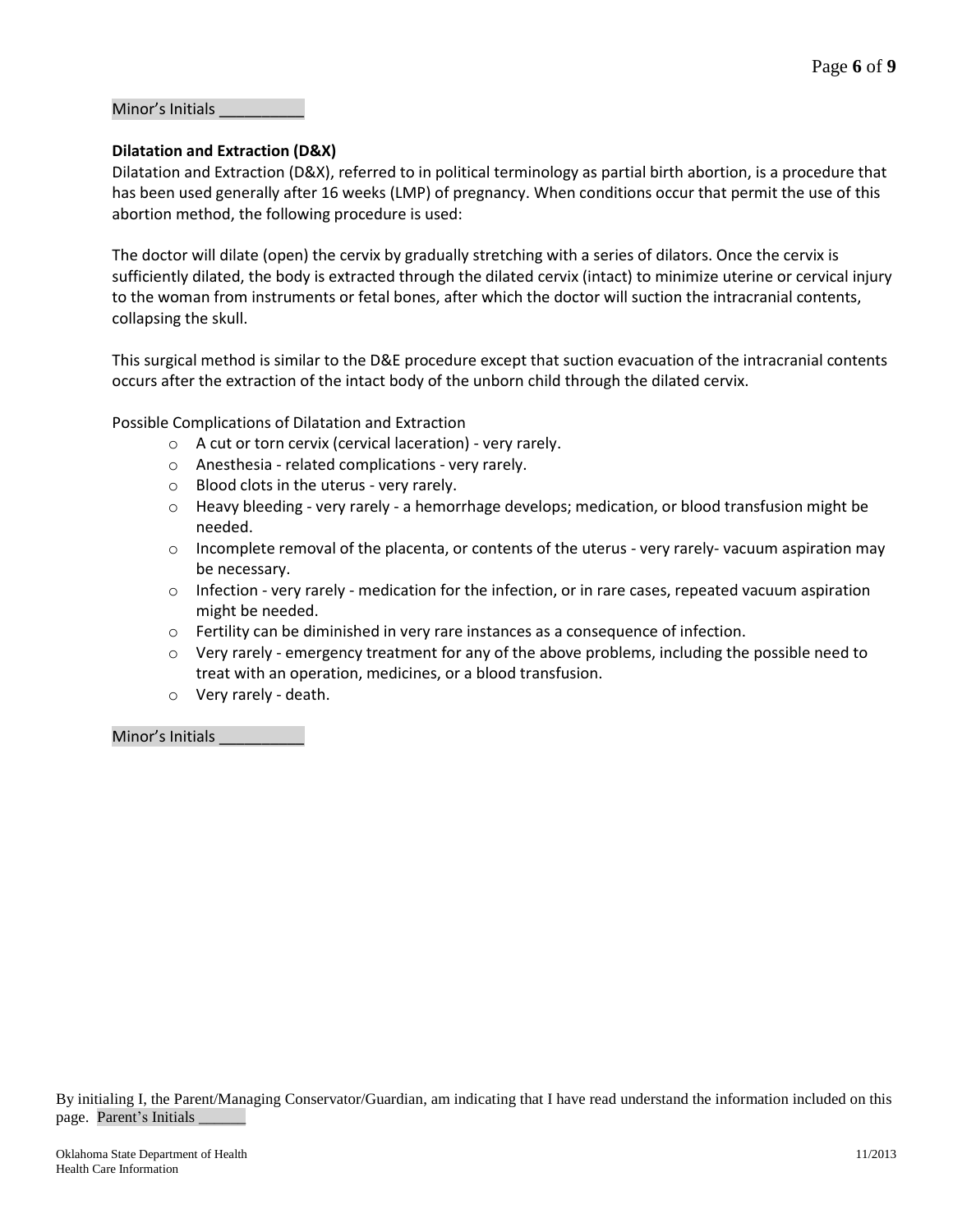#### **Minor's consent**

By signing below I am indicating that I understand and/or agree to the following:

The doctor is going to perform an abortion on me which will end my pregnancy and result in the death of the unborn child. Minor's Initials

I am not being forced to have an abortion and I understand that I have the choice not to have the abortion and may withdraw consent prior to the abortion. Minor's Initials

I give permission for the procedure (initialed above). Minor's Initials I understand that there are risks and hazards that could affect me if I have the surgical or medical procedures planned for me. Minor's Initials

I have been given the opportunity to ask questions about my condition, alternative forms of treatment, risks of not receiving treatment, the procedures to be used, and the risks and hazards involved. Minor's Initials

I have been given information required by Section 1-730 et seq. of this title. Minor's Initials

I have sufficient information to give informed consent. Minor's Initials \_\_\_\_\_\_\_\_\_\_

 *Signature of Minor*

Date: , 20 ...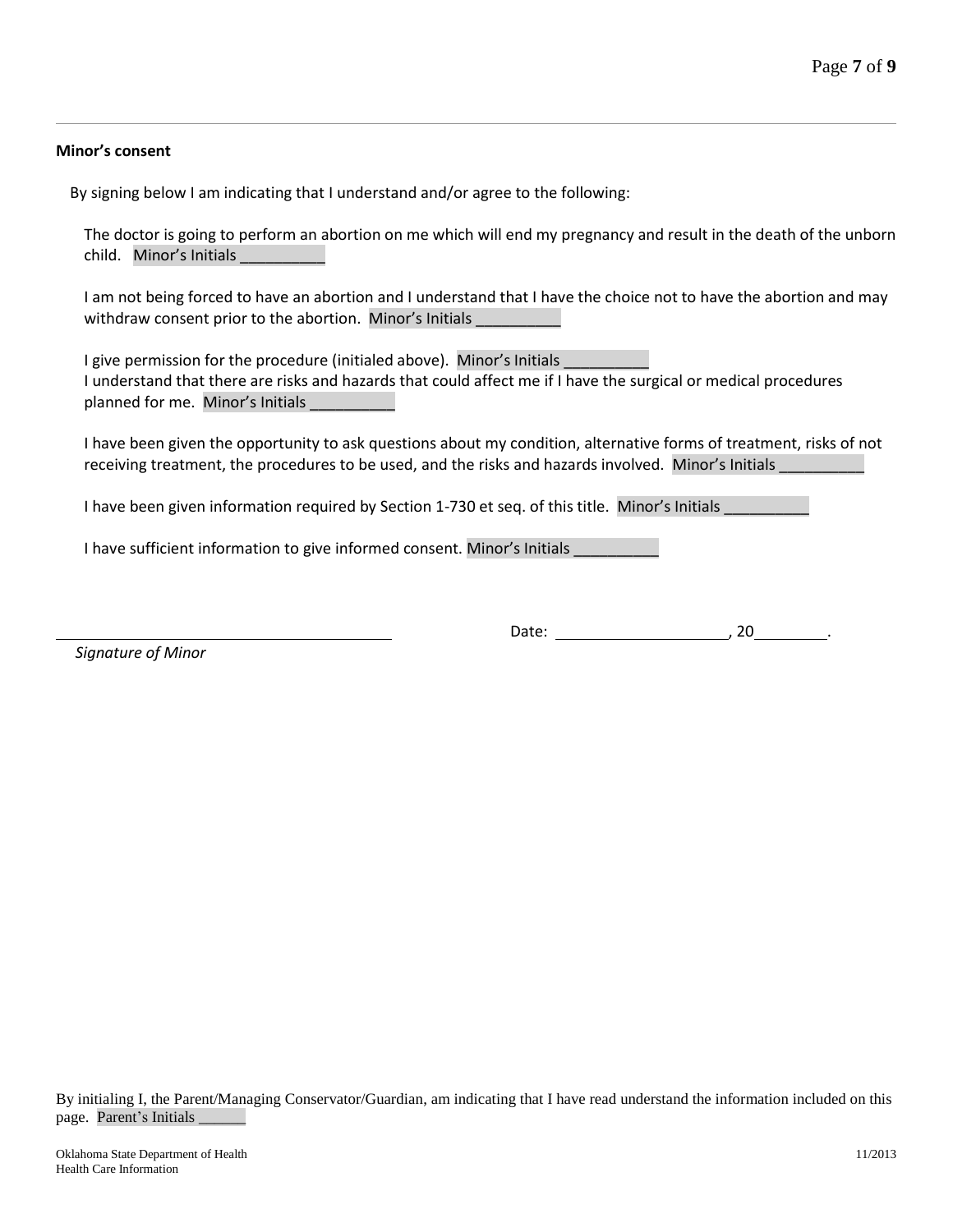#### This section to be completed by the Parent/Guardian/ Legal Conservator in the presence of a NOTARY PUBLIC in and for The State of OKLAHOMA.

By signing below I am indicating that I:

- a. understand that the doctor signing the physician declaration is going to perform an abortion on the minor which will end her pregnancy and result in the death of her unborn child,
- b. that I, the parent or legal guardian, had the opportunity to read this form or have it read to me and I have initialed each page,
- c. that the parent or legal guardian had the opportunity to ask questions to the physician or the physician's assistant about the information in this form and the surgical and medical procedures to be performed on the minor,
- d. that the parent or legal guardian believes he or she has sufficient information to give informed consent, and
- e. that by the parent or legal guardian's signature, the parent or legal guardian affirms that he or she is the minor's parent or legal guardian;

| Signature of Parent/Managing Conservator/Guardian | Date:                                                                                                                                                                                         |       | 20      |    |
|---------------------------------------------------|-----------------------------------------------------------------------------------------------------------------------------------------------------------------------------------------------|-------|---------|----|
| Seal                                              | I certify I have witnessed the execution of this consent by the parent.<br>Subscribed and sworn to before me on this _____ day of _________<br>NOTARY PUBLIC in and for The State of OKLAHOMA | (day) | (month) | 20 |

My commission expires: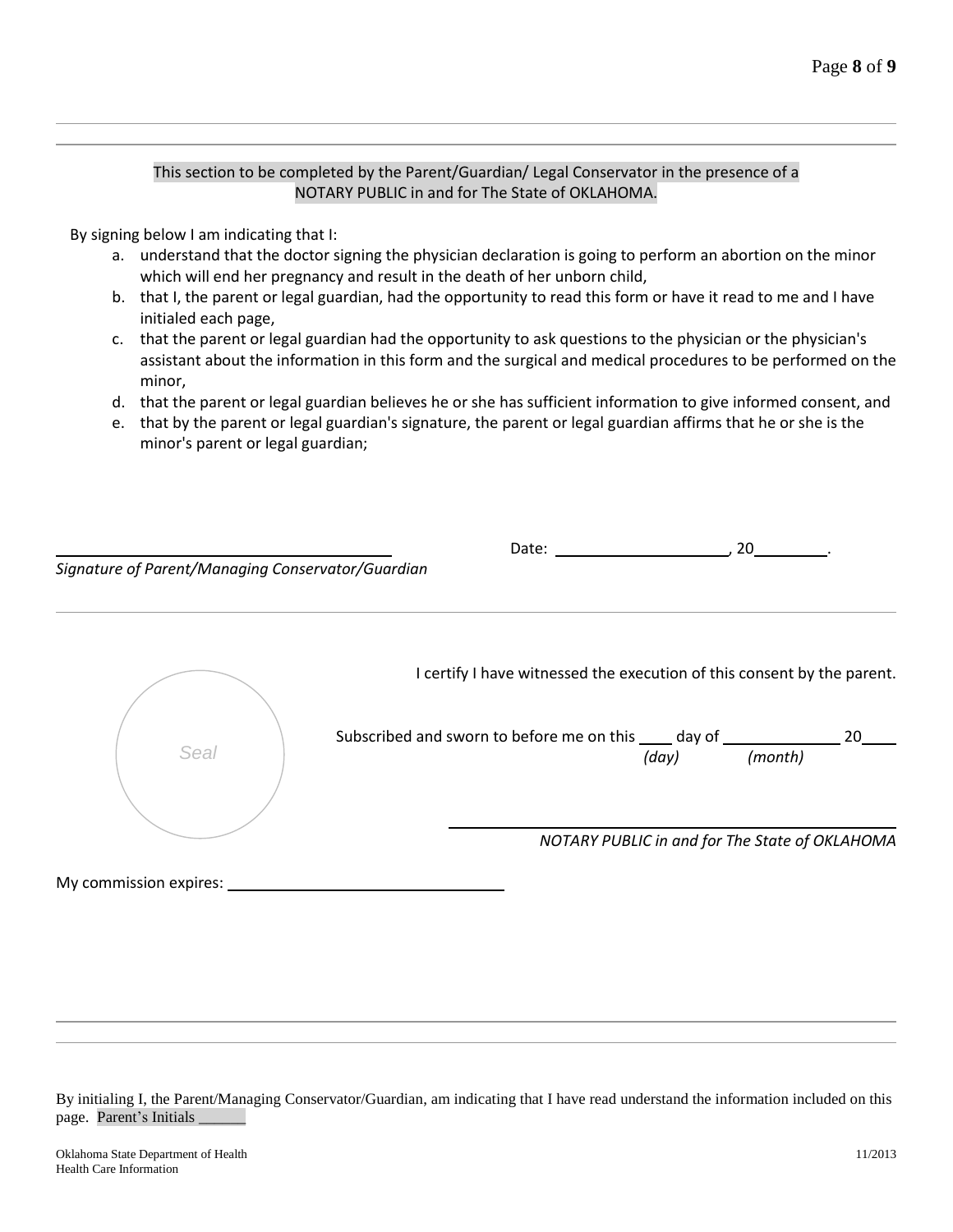## **Physician declaration**

I, the physician, have explained (or my assistant on my behalf) the procedure and the contents of this form to the minor and her parent or legal guardian, as required, and have answered all questions. Further, to the best of the my knowledge, the patient and her parent or legal guardian have been adequately informed and have consented to the procedure.

*Signature of Physician preforming the procedure*

Date: , 20 .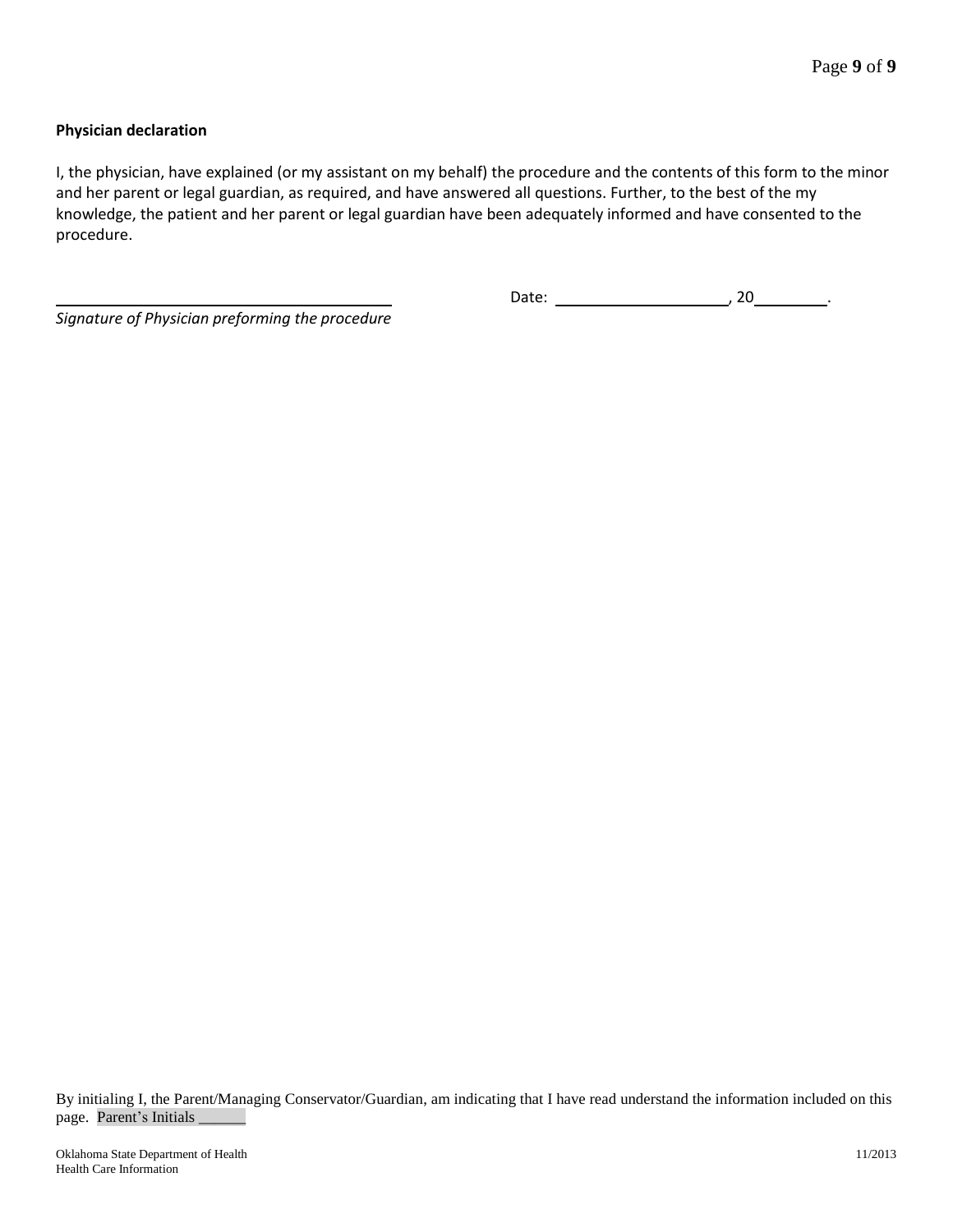#### **THIS FORM APPLIES ONLY TO MINORS WHO ARE MISSOURI RESIDENTS**

#### **Notarized Attestation of Second Parent Notice**

As required by Section 188.028, RSMo., a parent or guardian providing consent for a minor 17 years of age or younger to obtain an abortion must, in certain circumstances, notify any other custodial parent prior to the minor obtaining an abortion. **You must choose one of the following three options:**

**Option 1:** I hereby attest that the minor patient \_\_\_\_\_\_\_\_\_\_\_\_\_\_\_\_\_\_\_\_\_\_\_\_\_\_\_has no other custodial parent who has been awarded joint legal custody or joint physical custody *by a court*.

| [Notarized Signature of Parent or Legal Guardian]                               |                                            | [Date] |  |
|---------------------------------------------------------------------------------|--------------------------------------------|--------|--|
|                                                                                 |                                            |        |  |
|                                                                                 |                                            |        |  |
|                                                                                 |                                            |        |  |
| Signed and affirmed before me on this ________ day of _________________, 20____ |                                            |        |  |
| by                                                                              |                                            |        |  |
|                                                                                 | [Printed Name of Parent or Legal Guardian] |        |  |
|                                                                                 |                                            |        |  |
|                                                                                 |                                            |        |  |
|                                                                                 |                                            |        |  |
| [Signature of Notary Public]                                                    |                                            |        |  |
| My appointment expires:                                                         |                                            |        |  |
|                                                                                 |                                            |        |  |
|                                                                                 |                                            |        |  |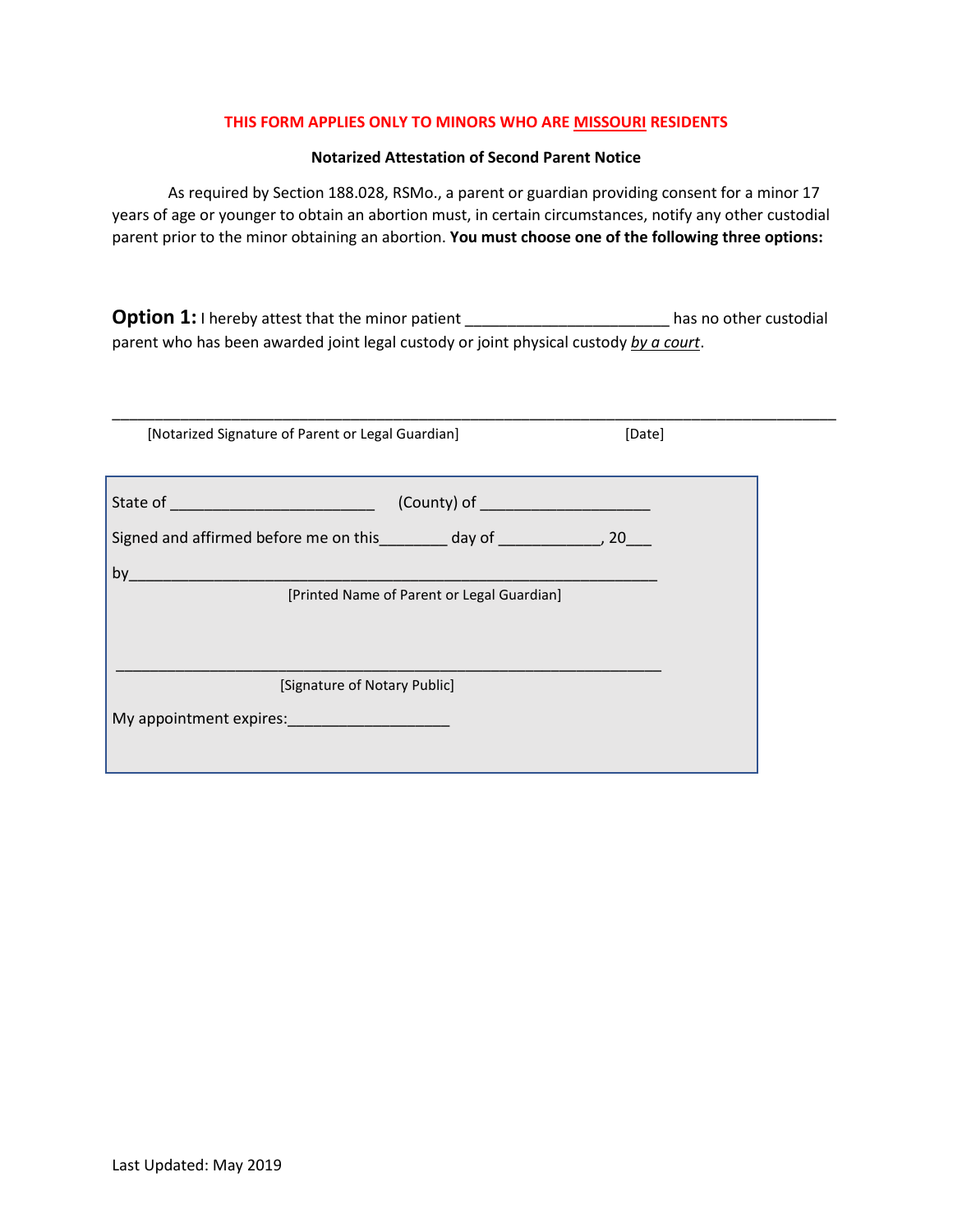**Option 2:** I hereby attest that the minor patient \_\_\_\_\_\_\_\_\_\_\_\_\_\_\_\_\_\_\_\_\_\_\_\_\_\_\_\_\_\_ has another custodial parent who has been awarded joint legal custody or joint physical custody *by a court*. Notification is not required, however, because the other parent falls into one of the categories below **(check category that applies—more than one may apply)**:

The other custodial parent has been found guilty of one of the following crimes in Missouri: an offense against a person (chapter 565); a sexual offense (chapter 566); an offense relating to prostitution (chapter 567); an offense against the family (chapter 568); an offense related to pornography and related offenses, if a child was the victim (chapter 573). The other custodial parent has been found guilty of one of the following crimes in another state or country AND the victim was a child: an offense against a person (chapter 565); a sexual offense (chapter 566); an offense relating to prostitution (chapter 567); an offense against the family (chapter 568); an offense related to pornography and related offenses (chapter 573). The other custodial parent is listed on the sexual offender registry under sections 589.400 to 589.425 An order of protection has been issued against the other custodial parent including in another state or country that would be honored in Missouri under section 455.067. The other custodial parent has had his/her custodial, parental or guardianship rights terminated by a court. The other custodial parent's whereabouts are unknown after reasonable inquiry. The other custodial parent is a fugitive from justice (wanted by law enforcement officials), is in a habitually intoxicated or drugged condition, or has been declared mentally incompetent or incapacitated by a court.

| State of ______________________________                                                                                                                                                                                        |                                            |
|--------------------------------------------------------------------------------------------------------------------------------------------------------------------------------------------------------------------------------|--------------------------------------------|
|                                                                                                                                                                                                                                |                                            |
| by                                                                                                                                                                                                                             |                                            |
|                                                                                                                                                                                                                                | [Printed Name of Parent or Legal Guardian] |
| [Signature of Notary Public]                                                                                                                                                                                                   |                                            |
| My appointment expires: and the control of the control of the control of the control of the control of the control of the control of the control of the control of the control of the control of the control of the control of |                                            |

\_\_\_\_\_\_\_\_\_\_\_\_\_\_\_\_\_\_\_\_\_\_\_\_\_\_\_\_\_\_\_\_\_\_\_\_\_\_\_\_\_\_\_\_\_\_\_\_\_\_\_\_\_\_\_\_\_\_\_\_\_\_\_\_\_\_\_\_\_\_\_\_\_\_\_\_\_\_\_\_\_\_\_\_\_

[Notarized Signature of Parent or Legal Guardian] [Date]